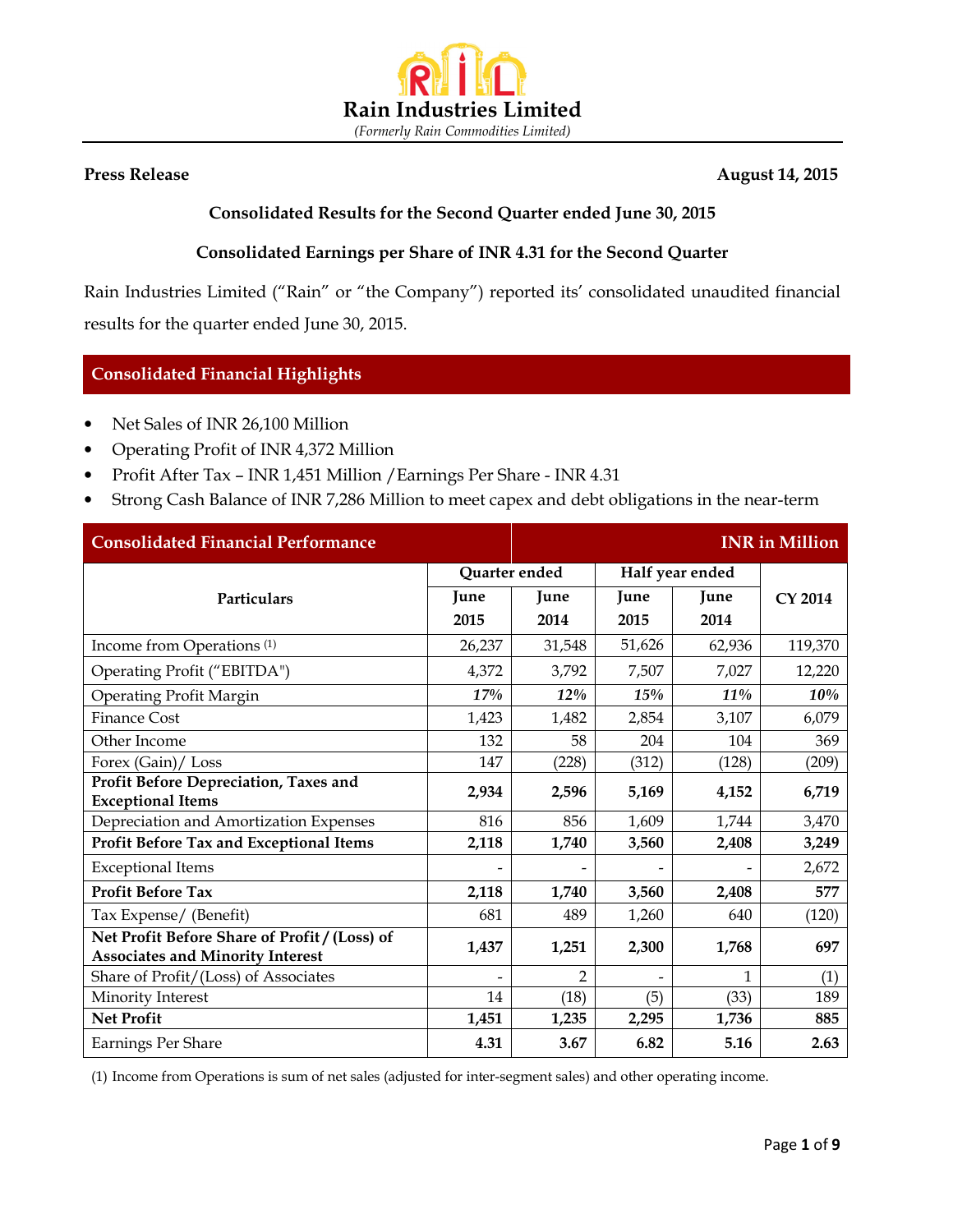

| REVENUE AND OPERATING PROFIT- SEGMENT WISE<br><b>INR</b> in Million |           |               |             |                           |                           |
|---------------------------------------------------------------------|-----------|---------------|-------------|---------------------------|---------------------------|
|                                                                     |           | Quarter ended | $\%$ change |                           |                           |
| <b>Particulars</b>                                                  | Jun- $15$ | Mar-15        | $Jun-14$    | Q2 2015<br>VS.<br>Q1 2015 | Q2 2015<br>VS.<br>Q2 2014 |
| Net Sales <sup>(1)</sup>                                            |           |               |             |                           |                           |
| (a) Carbon Products                                                 | 18,065    | 17,668        | 22,211      | 2%                        | (19%)                     |
| (b) Chemicals                                                       | 5,361     | 4,998         | 6,504       | 7%                        | (18%)                     |
| (c) Cement                                                          | 2,674     | 2,623         | 2,183       | 2%                        | 22%                       |
| <b>Net Sales</b>                                                    | 26,100    | 25,289        | 30,898      | $3\%$                     | $(16\%)$                  |
| <b>Adjusted Operating Profit (2)</b>                                |           |               |             |                           |                           |
| (a) Carbon Products                                                 | 3,251     | 2,275         | 2,898       | 43%                       | 12%                       |
| (b) Chemicals                                                       | 681       | 469           | 874         | 45%                       | (22%)                     |
| (c) Cement                                                          | 440       | 391           | 20          | 13%                       | >100%                     |
| Total                                                               | 4,372     | 3,135         | 3,792       | 39%                       | 15%                       |

Note:

(1) Net Sales is adjusted for inter segmental sales.

(2) Operating Profit is Profit before adjustment of exceptional items, Other Income, Foreign exchange (gain) loss, Depreciation & amortisation, Impairment loss, Interest and Taxation.Net Sales is adjusted for inter segmental sales.

| <b>SALES VOLUME INFORMATION</b> |              |                      |              |                        | In TONS                          |
|---------------------------------|--------------|----------------------|--------------|------------------------|----------------------------------|
|                                 |              | <b>Quarter Ended</b> |              |                        | $\%$ Favorable/<br>(Unfavorable) |
| <b>Particulars</b>              | June<br>2015 | March<br><b>2015</b> | June<br>2014 | Q2 2015 vs.<br>Q1 2015 | Q2 2015 vs.<br>Q2 2014           |
| <b>Carbon Products</b>          | 924          | 848                  | 785          | 9%                     | 18%                              |
| Chemicals                       | 86           | 75                   | 75           | 15%                    | 15%                              |
| Cement                          | 554          | 542                  | 595          | 2%                     | 7%                               |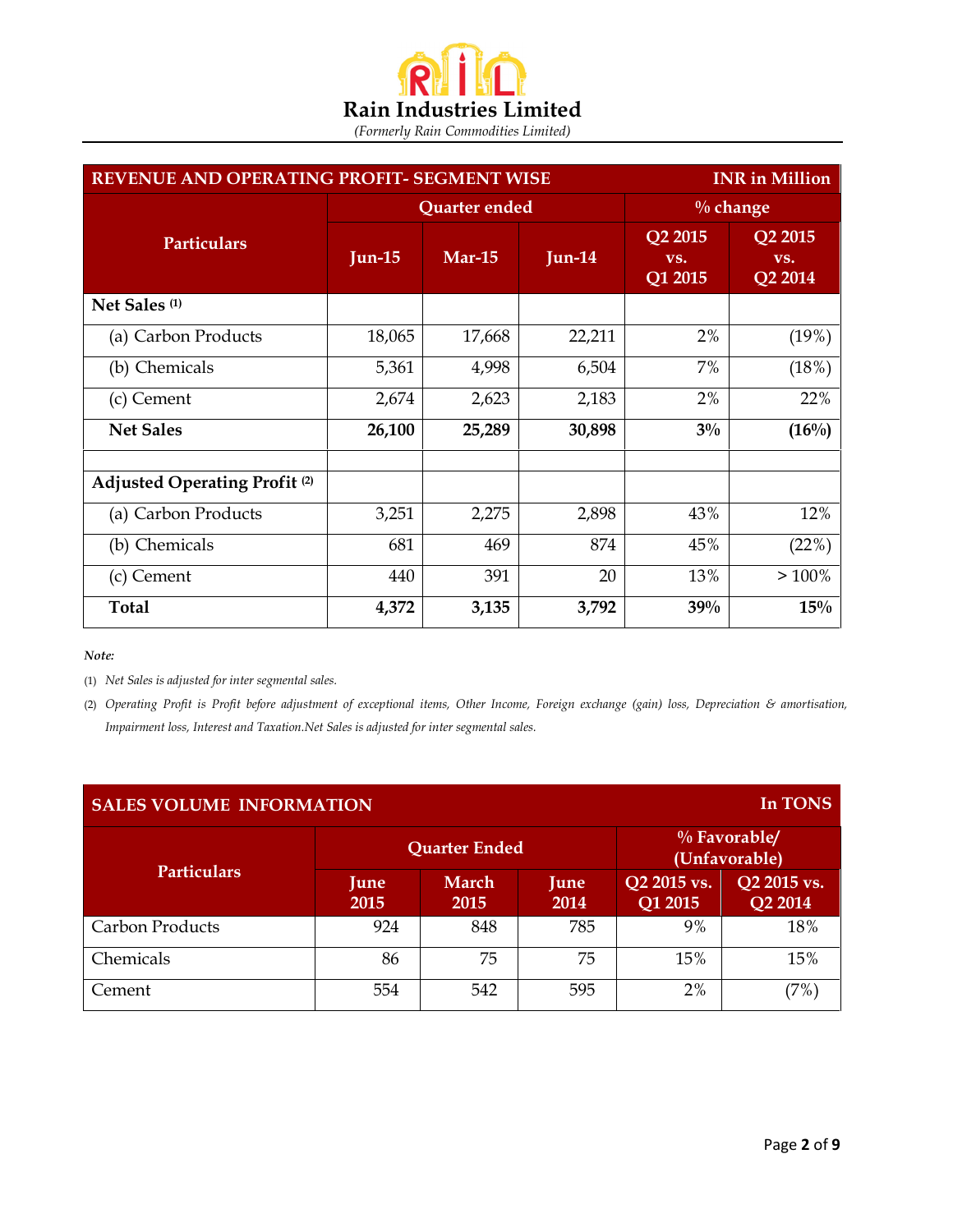

## OPERATIONAL HIGHLIGHTS

#### Status of Capital Projects

#### A) Solar Power Plant in Andhra Pradesh:

The Company executed Power Purchase Agreement with Southern Power Distribution Company of Andhra Pradesh ("APSPDCL") for a 22 MW Solar Power Plant in Dharmavaram, Anantapur District, Andhra Pradesh ("the Solar Project"). The Company received the consent from APSPDCL to set-up the Solar Project through a Special Purpose Vehicle, Rain Coke Limited. The Company would partner with SunEdison, Inc. (www.sunedison.com) in the Solar SPV for setting-up the Solar Project. The Company would own 51% shares of Solar SPV and balance 49% would be owned by SunEdison. SunEdison is the world's largest renewable energy development company and has expertise in setting-up and operating Solar Power Plants across the world.

#### B) Waste-heat Recovery Power Plant in Kurnool Cement Plant:

To optimize the cost of electricity in its Cement Operations, the Company is proposing to set-up a 7 MW Waste-heat Recovery Power Plant ("WHR Power Plant") at its existing Integrated Cement Plant in Kurnool, India. Civil construction work is in progress and the same is well within the scheduled timelines. The WHR Power Plant is expected to be commissioned by March 31, 2016.

#### C) Tar Distillation Plant in Russia:

A New Coal Tar Distillation Plant with a capacity of 300,000 Tons per annum is being developed in Cherepovets, Russia via Joint Venture with OAO Severstal, Russia and is progressing well and is expected to commence operations in the Fourth-quarter of CY 2015.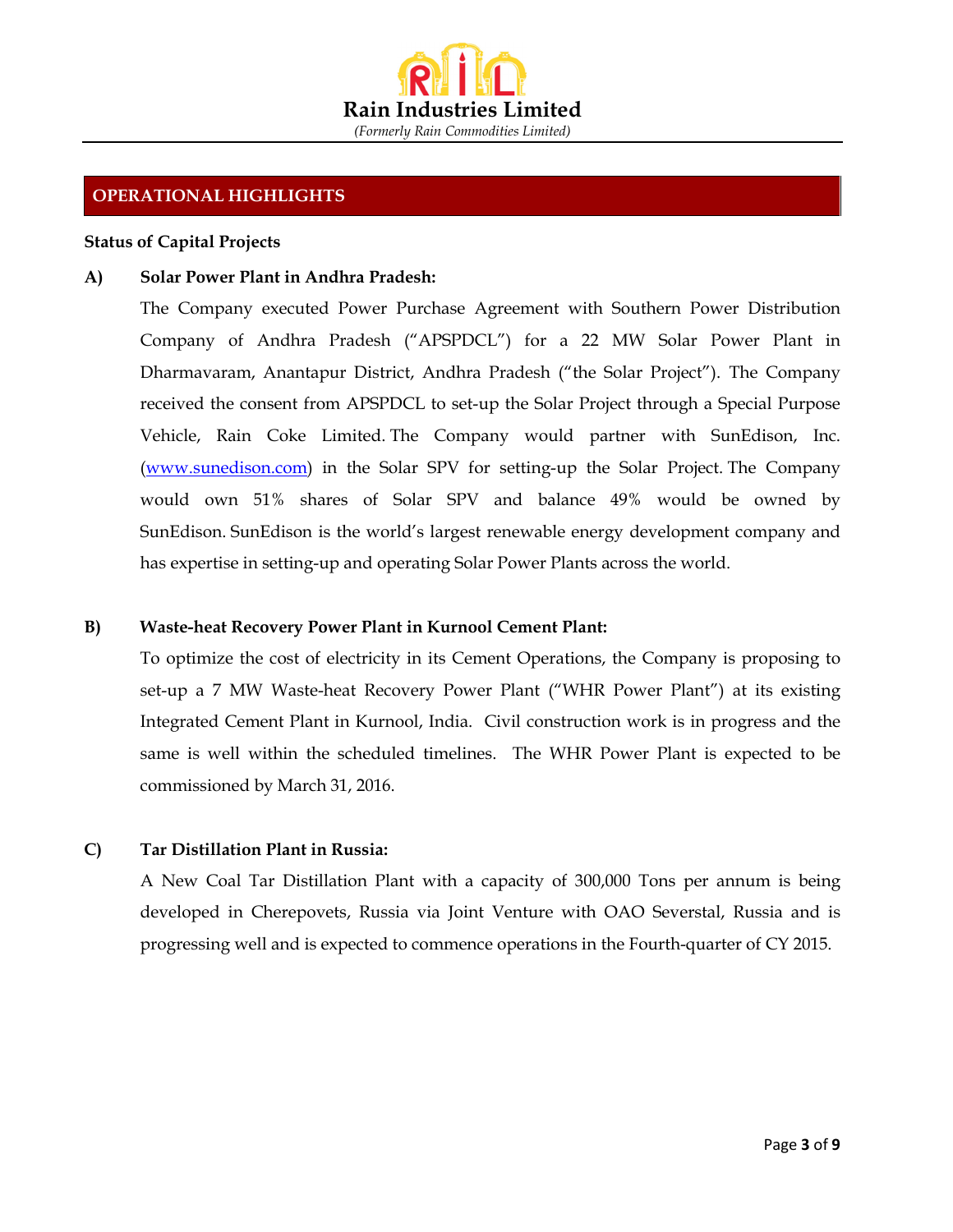

## CORPORATE HIGHLIGHTS

With the constant endeavor to reduce debt and optimize interest cost, the Company prepaid certain debt as detailed hereunder:

| <b>Prepayment of Debts</b>                         |        |                                       | <b>US\$</b> in Million  |
|----------------------------------------------------|--------|---------------------------------------|-------------------------|
| Descriptions of Loan Prepaid                       | Amount | <b>Scheduled Date</b><br>of Repayment | <b>Interest</b><br>Rate |
| Junior Subordinated Notes prepaid in December 2014 | 26.3   | January 2018                          | 10.00%                  |
| Senior Secured Notes bought-back in June 2015      | 17.7   | January 2021                          | 8.25%                   |
| Senior Secured Notes bought-back in July 2015      | 2.2    | December 2018                         | 8.00%                   |
| Senior Secured Notes bought-back in July 2015      | 21.5   | January 2021                          | 8.25%                   |
| Total                                              | 67.7   |                                       |                         |

With cumulative prepayment of debt of US\$ 67.7 million, the Company would be able to achieve estimated annual interest savings of US\$ 6.0 million.

## DIVIDEND:

The Board of Directors of the Company at their meeting held on August 14, 2015 declared an Interim Dividend of INR 1.00 per Equity share i.e., 50% on face value of INR 2.00 each fully paid up share. The Record Date for distribution of Dividend would be August 28, 2015.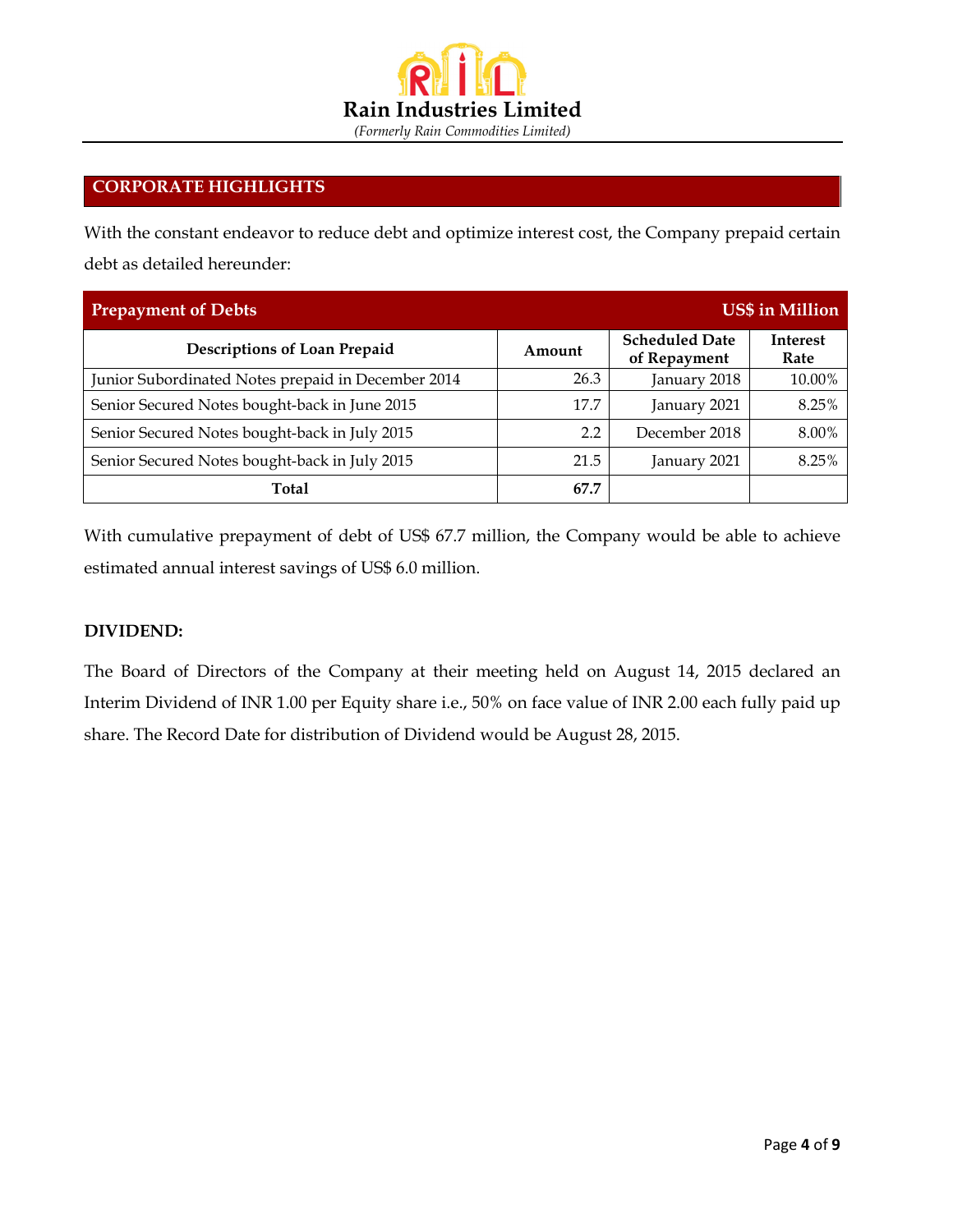

# FINANCIAL PERFORMANCE REVIEW AND ANALYSIS – Q2 2015 VS. Q2 2014:

Key performance indicators, on a consolidated basis:

- Consolidated Net Revenue is INR 26,100 million during the current quarter, a fall of 16% compared to INR 30,898 million during Q2 2014.
	- o Carbon products sales volume during the current quarter is 924 thousand tons, an increase of 18% compared to 785 thousand tons in Q2 2014. Sales volume of manufactured carbon products declined by 6% due to rescheduling of deliveries to customers; which was off-set by increase in Pet coke trading sales volume. Carbon revenues in Indian Rupees decreased during current quarter due to decline in average blended realization by 35%, substantially due to depreciation of Euro against Indian Rupee by 14% and partly offset by appreciation of US Dollar against Indian Rupee by 6%. Overall revenue from Carbon Products business declined by 19% in Q2 2015; as compared to Q2 2014.
	- o Chemicals sales volume during the current quarter is 86 thousand tons, an increase of 15% compared to 75 thousand tons in Q2 2014. Chemical revenues in Indian Rupees decreased during current quarter due to decline in average blended realization by 32%, mostly due to depreciation of Euro against Indian Rupee by 14%. Overall revenue from Chemical business reduced by 18% in Q2 2015; as compared to Q2 2014.
	- o Cement volume during the current quarter is 554 thousand tons, a decrease of 7% compared to 595 thousand tons in Q2 2014. With increase in price realization coupled with higher sales in new markets, Cement revenues increased by 22% in Q2 2015; as compared to Q2 2014.
- Consolidated Operating Profit for the current quarter is INR 4,372 million an increase of 15% compared to INR 3,792 million achieved during Q2 2014. Operating Profit increased during current quarter mainly due to change in product mix and supplemented by savings in other operating expenses. Operating Profit during Q2 2014 included environmental indemnification claim of INR 533 million received from prior owners.
- Operating Margin for the current quarter has increased to 17%, compared to operating margin of 12% achieved during Q2 2014.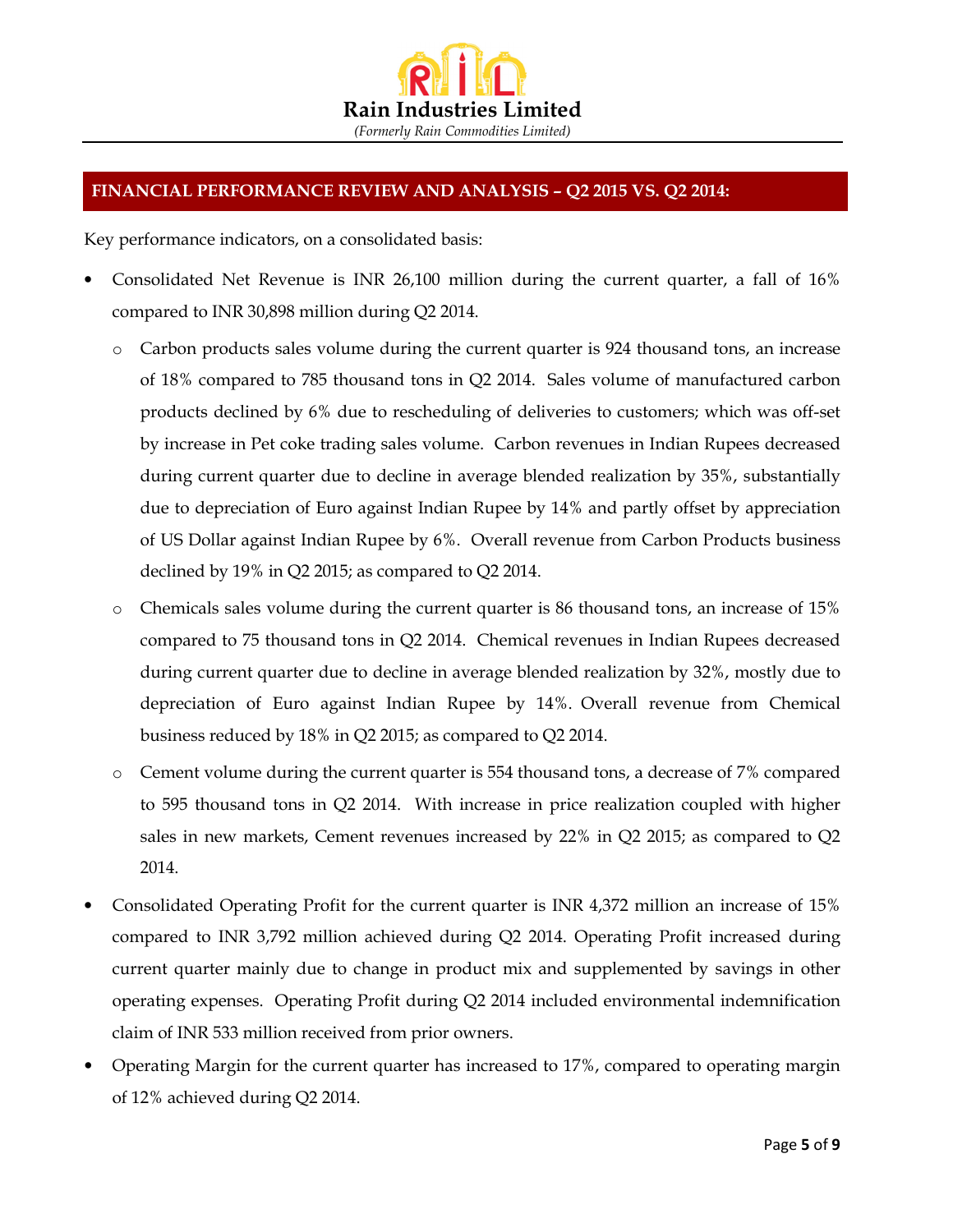

- During Q2 2015, the Company had a foreign exchange loss of INR 147 million, as compared to a foreign exchange gain of INR 228 million in Q2 2014. The Forex loss in the current quarter is mainly due to loss on US dollar denominated receivables from appreciation of Euro and CAD against US dollar which is partially offset by strengthening of Russian Ruble against US dollar and Euro.
- Finance cost during the current quarter is INR 1,423 million, a decrease of 4% compared to INR 1,482 million during Q2 2014. Even though there is an appreciation of US dollar against Indian Rupee by 6%, finance cost has reduced on account of pre-payment of Junior Subordinated Notes of US\$ 26.3 million during December 2014 and buy-back of Bonds of US\$ 17.7 million during the current quarter, repayment of scheduled instalments of debt and translation impact of Euro currency interest cost.
- Effective tax rate during the quarter is in-line with the group tax rates in various geographies which include India, Belgium, Canada, Germany and United States.
- Consolidated net profit during the current quarter is INR 1,451 million compared to consolidated net profit of INR 1,235 million during Q2 2014.
- The Company achieved a consolidated EPS of INR 4.31 during the current quarter as compared to consolidated EPS of INR 3.67 during Q2 2014.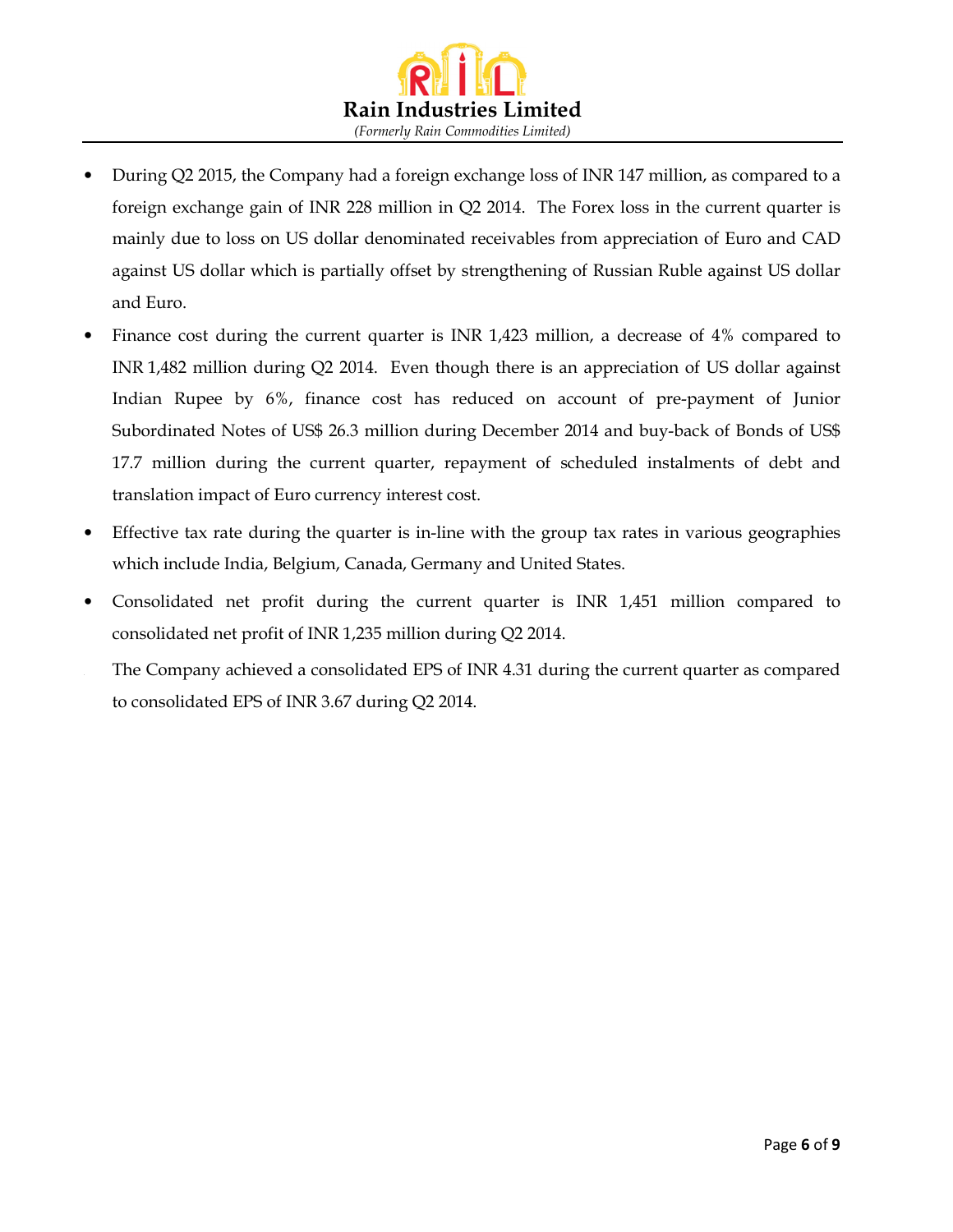

## DEBT ANALYSIS:

As at June 30, 2015, the Company has a consolidated gross debt of US\$ 1,130 million (including working capital debt of US\$ 32 million) and Cash and Cash Equivalents of US\$ 114 million. The net debt as at the same date is US\$ 1,016 million.

|                                    |                         |                  | (US\$ in Million)                                                  |
|------------------------------------|-------------------------|------------------|--------------------------------------------------------------------|
| <b>Particulars</b>                 | <b>June 30,</b><br>2015 | Dec. 31,<br>2014 | <b>Type of Interest / Repayment Terms</b>                          |
| <b>Senior Secured Notes</b>        | 997                     | 1,035            | Fixed Rate/ Bullet repayments in<br>December 2018 and January 2021 |
| Senior Bank debt                   | 67                      | 85               | Floating Rate/Instalments up to 2018                               |
| Sales Tax Deferment                | 13                      | 13               | Interest Free/ Instalments up to 2027                              |
| Other Debt                         | 21                      | 24               |                                                                    |
| Gross term debt                    | 1,098                   | 1,157            |                                                                    |
| Add: Working Capital Debt          | 32                      | 54               |                                                                    |
| <b>Gross Debt</b>                  | 1,130                   | 1,211            |                                                                    |
| Less: Cash and Cash<br>Equivalents | 114                     | 145              |                                                                    |
| <b>Net Debt</b>                    | 1,016                   | 1,066            |                                                                    |

Notes: As substantial part of the consolidated debt is denominated in US Dollars, the Consolidated Debt of the Company is also presented in US Dollars.

With the existing cash and cash equivalents of US\$ 114 million coupled with undrawn revolver facilities of US\$ 211 million, the Company is well placed to meet debt servicing obligations and complete the capex projects in pipe line. The major debt repayments are scheduled to start only from CY 2018.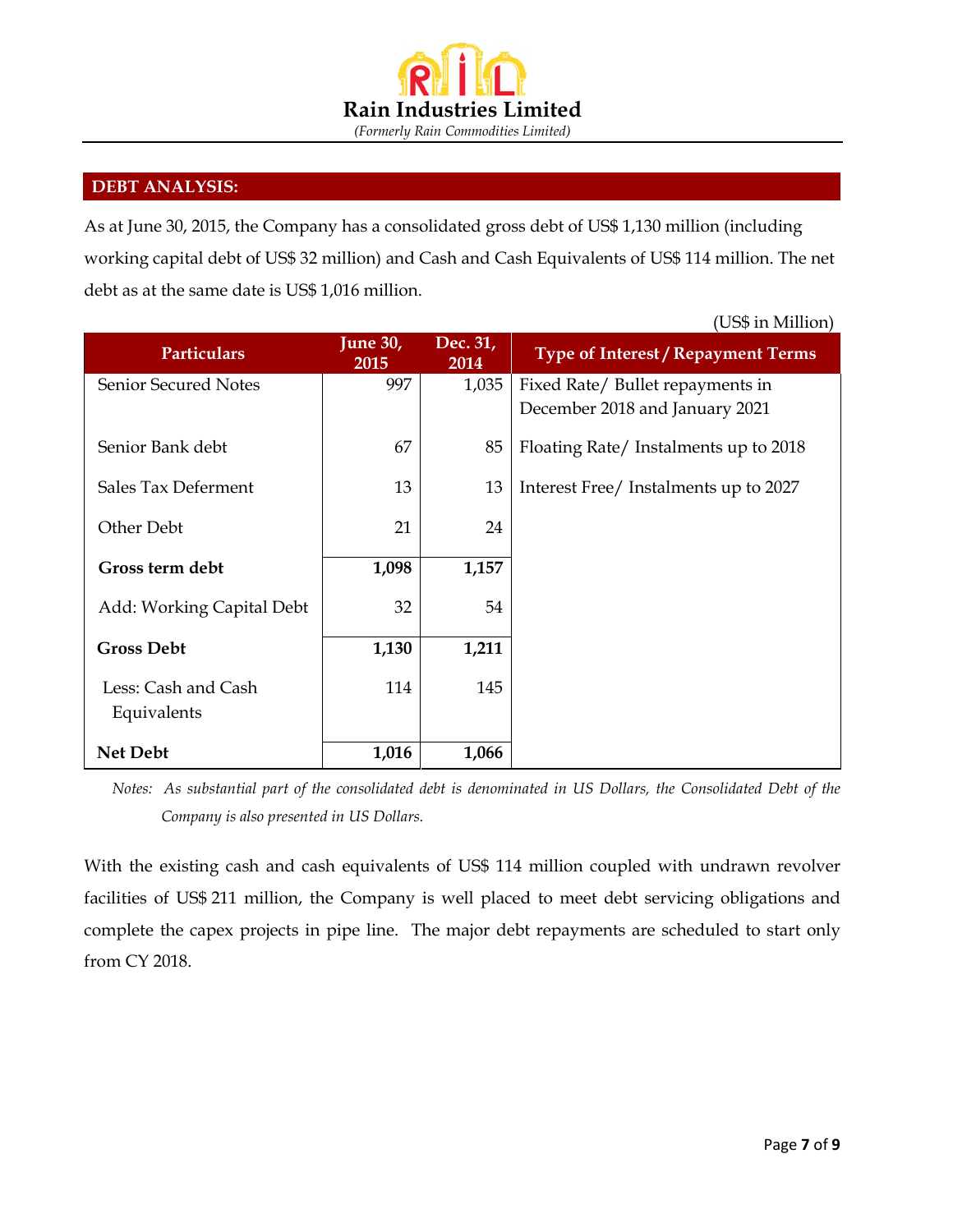

## FOREIGN EXCHANGE RATES:

The Company has used the following average and closing exchange rates for conversion of foreign currency transactions recorded in Profit and Loss statement and Balance sheet respectively in preparing the consolidated financial statements.

|                 | <b>Average Rate for</b> |                |                  |
|-----------------|-------------------------|----------------|------------------|
| Currency        | Q2 2015                 | <b>Q2 2014</b> | Variance in $\%$ |
| INR / US Dollar | 63.50                   | 59.77          | 6%               |
| INR / EURO      | 70.31                   | 81.94          | (14%)            |
| RUB / US Dollar | 52.56                   | 34.81          | 51%              |

|                         | <b>Closing Rate as at</b> |               |               |                  |
|-------------------------|---------------------------|---------------|---------------|------------------|
| Currency                | June 30, 2015             | Mar. 31, 2015 | Dec. 31, 2014 | Variance in $\%$ |
| INR / US Dollar         | 63.75                     | 62.59         | 63.33         | 1%               |
| EURO<br>INR/            | 71.20                     | 67.51         | 77.00         | $(8\%)$          |
| US Dollar<br><b>RUB</b> | 55.73                     | 58.04         | 59.58         | 6%               |

## HISTORICAL PERFORMANCE

|                                       |                        |            |            |                   |            |            | <b>INR</b> in Million          |
|---------------------------------------|------------------------|------------|------------|-------------------|------------|------------|--------------------------------|
| <b>Particulars</b>                    | Q <sub>2</sub><br>2015 | Q1<br>2015 | CY<br>2014 | <b>CY</b><br>2013 | CY<br>2012 | CY<br>2011 | $\mathbf{C}\mathbf{Y}$<br>2010 |
| Income from Operations <sup>(1)</sup> | 26,237                 | 25,390     | 119,370    | 117,443           | 53,615     | 56,395     | 37,857                         |
| Operating Profit <sup>(2)</sup>       | 4,372                  | 3,135      | 12,220     | 14,978            | 11,090     | 13,873     | 7,559                          |
| Net Profit                            | 1,451                  | 843        | 885        | 3,845             | 4,577      | 6,641      | 2,407                          |
| Adjusted Net Profit <sup>(3)</sup>    | 1,451                  | 843        | 2,561      | 4,512             | 5,796      | 6,641      | 3,305                          |

#### Notes:

•

(1) Income from Operations is sum of Net Sales and Other Operating Income.

- (2) Operating Profit / EBITDA is Profit before Other Income, Foreign Exchange (Gain) / Loss, Depreciation & Amortisation, Impairment Loss, Interest, Taxation and Exceptional Items.
- (3) Net Profit is adjusted for exceptional expense or income for the reported period net of the applicable taxes.
	- (a) Profit After Tax for CY 2014 is adjusted for incremental pension liability from actuarial losses of INR 1,820 million, Inventory write down due to fall in oil prices of INR 237 million, Russian ruble currency devaluation impact INR 338 million, impairment loss of INR 95 million, and tax impact on all these items of INR 814 million.
	- (b) Profit After Tax for CY 2013 is adjusted for costs incurred for acquisition of RÜTGERS of INR 142 million, impairment loss of INR 1,304 million offset by insurance claim receipts of INR 375 million and tax impact on all these items of INR 404 million.
	- (c) Profit After Tax for CY 2012 is adjusted for one time expenditure of INR 1,789 million (net of tax INR 1,219 million) incurred in-connection with the acquisition of RÜTGERS.
	- (d) Profit After Tax for CY 2010 is adjusted for net exceptional expenditure of INR 1,249 million (net of tax INR 898 million) with regard to refinancing of debt.